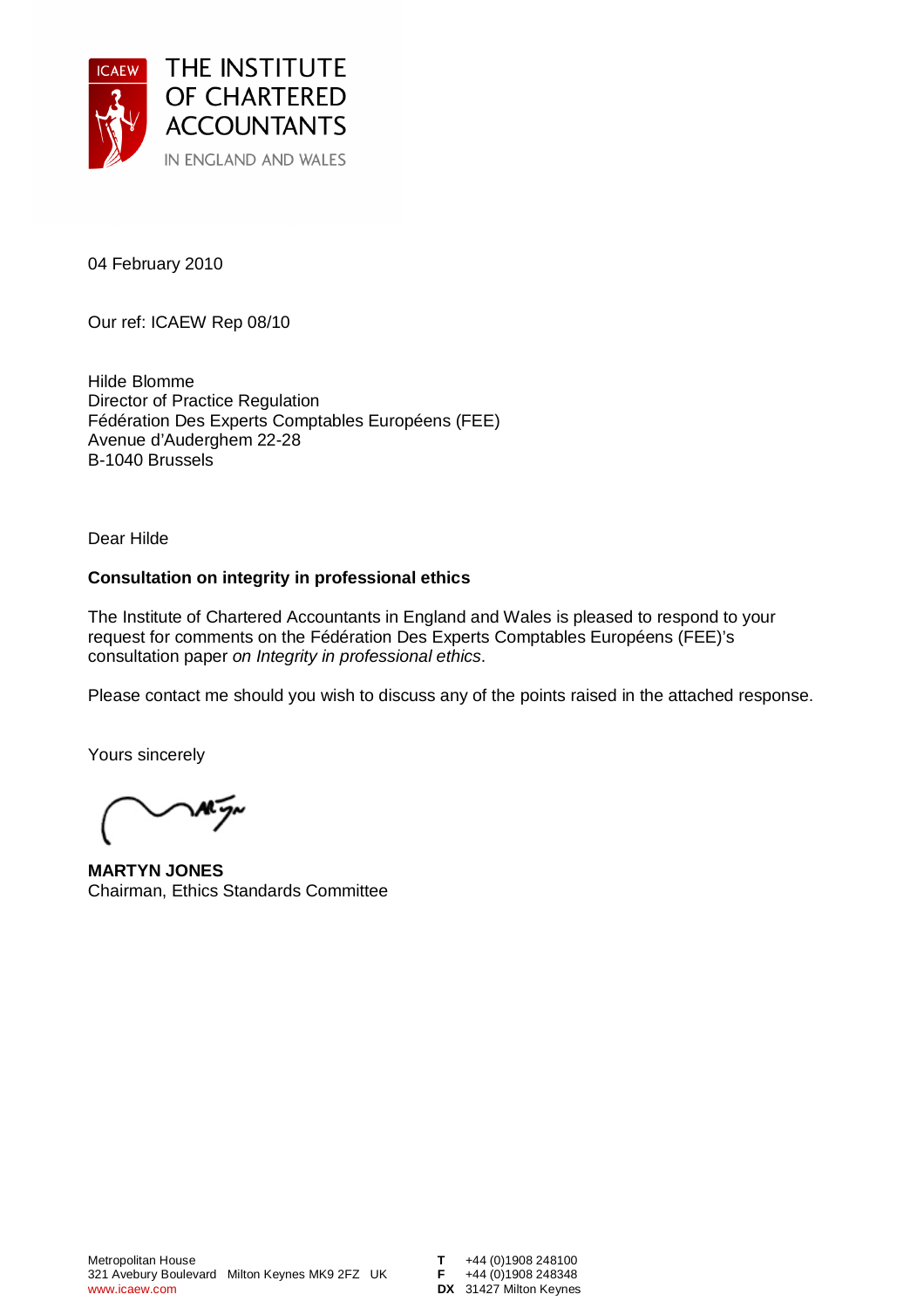

# ICAEW REPRESENTATION

# **ICAEW REP 08/10**

# **CONSULTATION ON INTEGRITY IN PROFESSIONAL ETHICS**

Memorandum of comment submitted in January 2010 by The Institute of Chartered Accountants in England and Wales, in response to the Fédération des Experts Comptables Européens (FEE) consultation paper Integrity in professional ethics published in September 2009.

| <b>Contents</b>                        |   | Paragraph                |     |  |
|----------------------------------------|---|--------------------------|-----|--|
| Introduction                           |   |                          |     |  |
| Who we are                             | 2 | $\blacksquare$           | 3   |  |
| Major points                           | 4 | $\overline{\phantom{a}}$ | - 6 |  |
| Responses to specific questions/points | 7 |                          | 36  |  |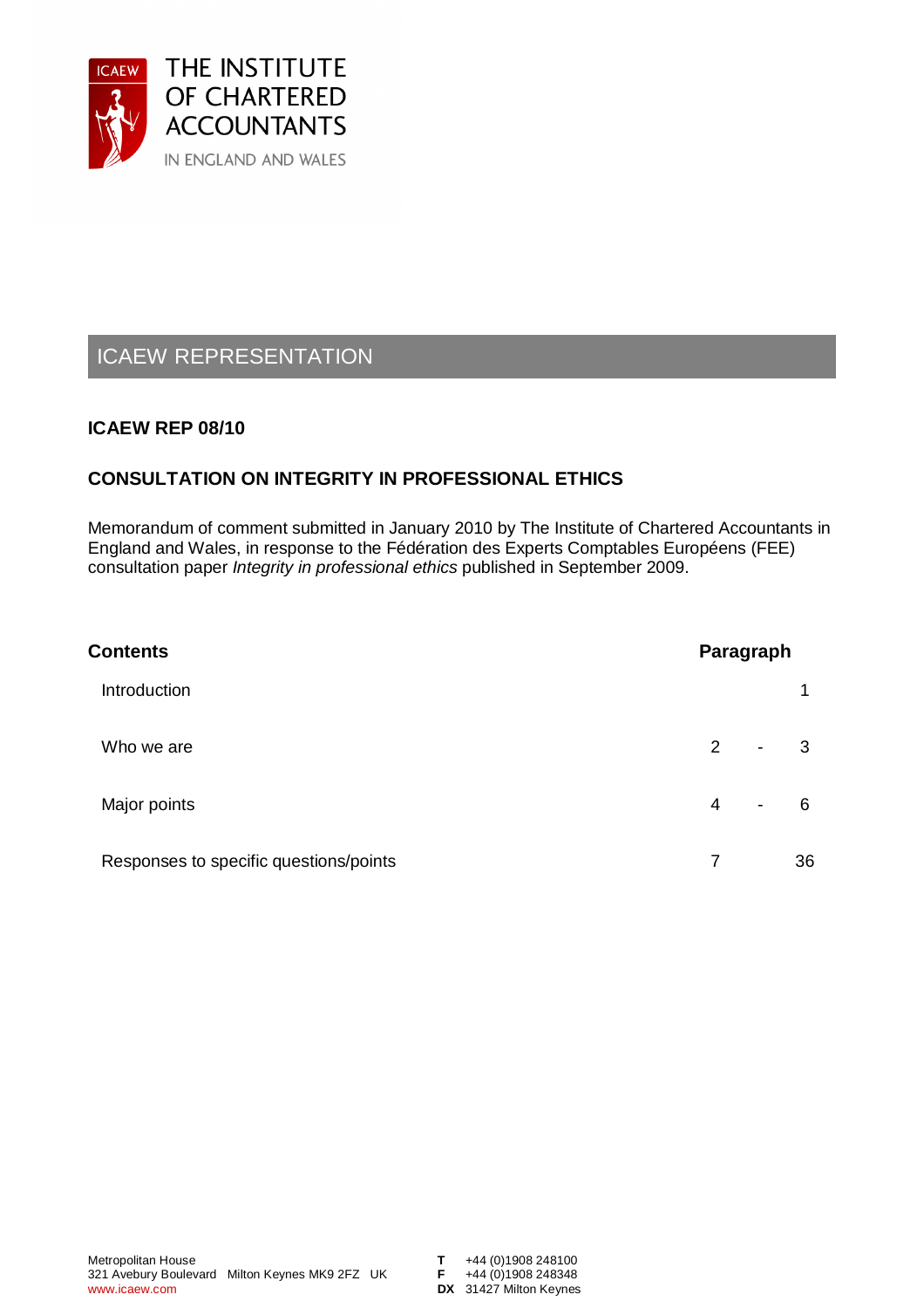# **INTRODUCTION**

1. The Institute of Chartered Accountants in England and Wales (the Institute or the ICAEW) welcomes the opportunity to comment on the consultation paper Integrity in Professional Ethics published by the Fédération des Experts Compatables Européens (FEE).

# **WHO WE ARE**

- 2. The Institute operates under a Royal Charter, working in the public interest. Its regulation of its members, in particular its responsibilities in respect of auditors, is overseen by the Financial Reporting Council. As a world leading professional accountancy body, the Institute provides leadership and practical support to over 132,000 members in more than 160 countries, working with governments, regulators and industry in order to ensure the highest standards are maintained. The Institute is a founding member of the Global Accounting Alliance with over 775,000 members worldwide.
- 3. Our membership includes auditors, numerous audit committee chairs, finance directors and members involved in investment management activities. Members provide financial knowledge and guidance based on the highest technical and ethical standards. They are trained to challenge people and organisations to think and act differently, to provide clarity and rigour, and so help create and sustain prosperity. The Institute ensures these skills are constantly developed, recognised and valued.

# **MAJOR POINTS**

- 4. We welcome this consultation paper on *Integrity in professional ethics* and are very supportive of your initiative aimed at encouraging debate on integrity by professions and business. We are delighted that some of ideas and suggestions in the Institute's Reporting with Integrity (2007) are referred to in this paper. This Institute publication, together with the more recent report on *Instilling Integrity in Organisations* (2009), emphasise the importance of integrity and provide suggestions on how integrity can be instilled in organisations and professions as well as promoted in activities such as reporting. These publications are available at [www.icaew.com/ethics](http://www.icaew.com/ethics)
- 5. As noted in the above publications and elsewhere, the ICAEW believes that integrity is fundamental to ethical behaviour and trust. Ethical behaviour is not just a matter of concern and media debate but is of crucial importance to individuals, organisations and markets. Efficient and effective markets will have as their foundations participants that can trust and be trusted, accepted standards of behaviour and mechanisms which influence and are influenced by behaviour.
- 6. While the importance of integrity is generally acknowledged, there is less general agreement about the meaning of integrity, especially internationally where different business practices and cultures may be acceptable. As a European representative professional body, FEE's initiative in this area will go a long way to promote debate on integrity at an international level, which is essential in an era of harmonisation of standards and globalisation.

# **RESPONSES TO SPECIFIC QUESTIONS/POINTS**

**Q1: What does integrity mean to you?** 

7. We believe that moral values such as honesty and truthfulness are an important aspect of integrity. However, as suggested in your consultation document, we also believe that there are other aspects of integrity that should be considered: motives, commitments, qualities and standing fast, even in the face of opposition. Integrity is a belief – an individual will be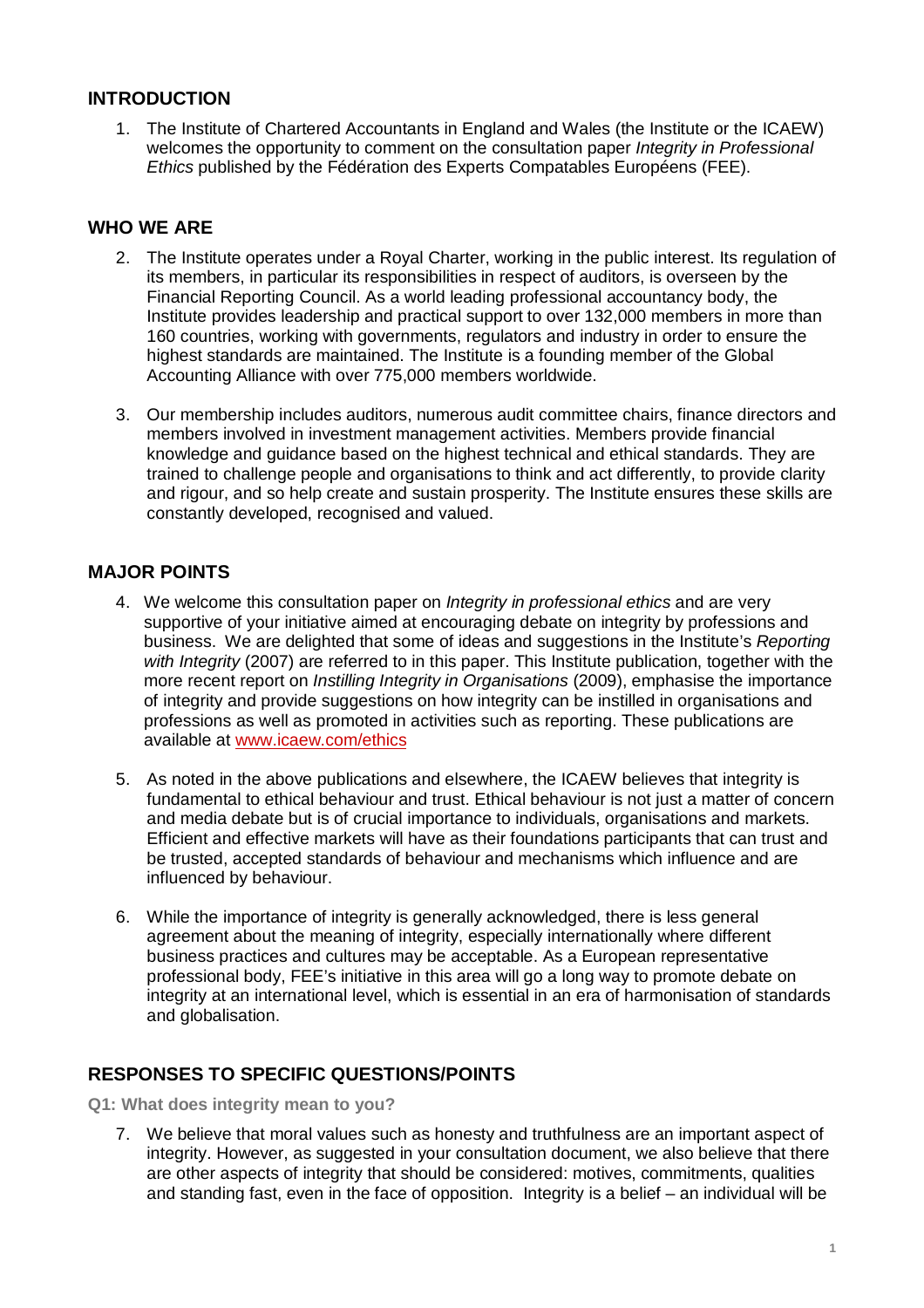guided by moral values and motivated by ideals, principles and interests they believe in. It also involves commitment – not just in thoughts but also in deeds. It is about doing the right thing, even when it is difficult or when no one is watching. This will sometimes require individuals to be courageous and to persevere in order to stand up for what they believe and achieve their goals.

### **Q2: Is integrity the core principle in professional behaviour? If yes, why?**

- 8. Yes, we believe that integrity is the core principle in professional behaviour. Based on our analysis in the Reporting with Integrity publication, we propose that the other fundamental principles in the IFAC Code of Ethics support integrity and are applications of it. A professional accountant of integrity would surely be expected to be objective, to show professional competence and due care and to demonstrate professional behaviour. If one of these characteristics is lacking, then the professional accountant is likely to be described by others as lacking integrity.
- 9. It is worth noting that the link between confidentiality and integrity is more complex and perhaps requires further clarification in Part A of the International Federation of Accountants (IFAC) Code, the principles of which are adopted by the majority of the accounting professional bodies around the world. Some may argue that a professional accountant may lack integrity if they don't disclose everything they know about a particular situation. However, if they do, this would be breaching confidentiality. Such views do not take into account the context in which a professional accountant works. Honesty is about disclosing information which is appropriate to the circumstances and meets legal and confidentiality requirements.

### **Q3: What are the threats to ethical behaviour?**

10. The threats to ethical behaviour are well documented in the IFAC Code and in our own Code which derives from IFAC. According to the IFAC Code, threats to ethical behaviour can be categorised into one or more of the following areas: self-interest, self-review, familiarity, advocacy and intimidation. In our opinion, two of the biggest sources of threats are fear and greed, which are not directly addressed in codes of ethics. For example, a professional accountant may be pressurised to meet certain targets or deadlines in their employing organisation and may be fearful that their working life may be made very difficult or perhaps may be cut short, if these targets are not met.

### **Q4: How do these threats change as the economic climate changes?**

- 11. The types of threats to ethical behaviour are likely to be the same irrespective of the economic climate. However, as the economic climate changes, the pressures to behave without integrity may change. During recessionary times, businesses may have to fight for survival and take advantage of opportunities as they arise. In so doing, individuals may be more likely to cut corners, take risks and let standards of integrity slip, especially if their job or livelihood is at stake. This view is supported by our analysis of queries received by the Institute's ethics helpline. This helpline has experienced a rise in the number of queries relating to Chartered Accountants being pressurised to manage earnings or meet unrealistic targets compared to previous years.
- 12. Having said this, while individuals may be more pressurised to behave unethically in recessionary times, organisations might be more alert to the possibility of unethical behaviour than in boom years, when profit and costs pressures are not as significant and businesses are not fighting for survival. In addition, in boom years, when profits are higher, individuals may find it easier to hide unethical business practices.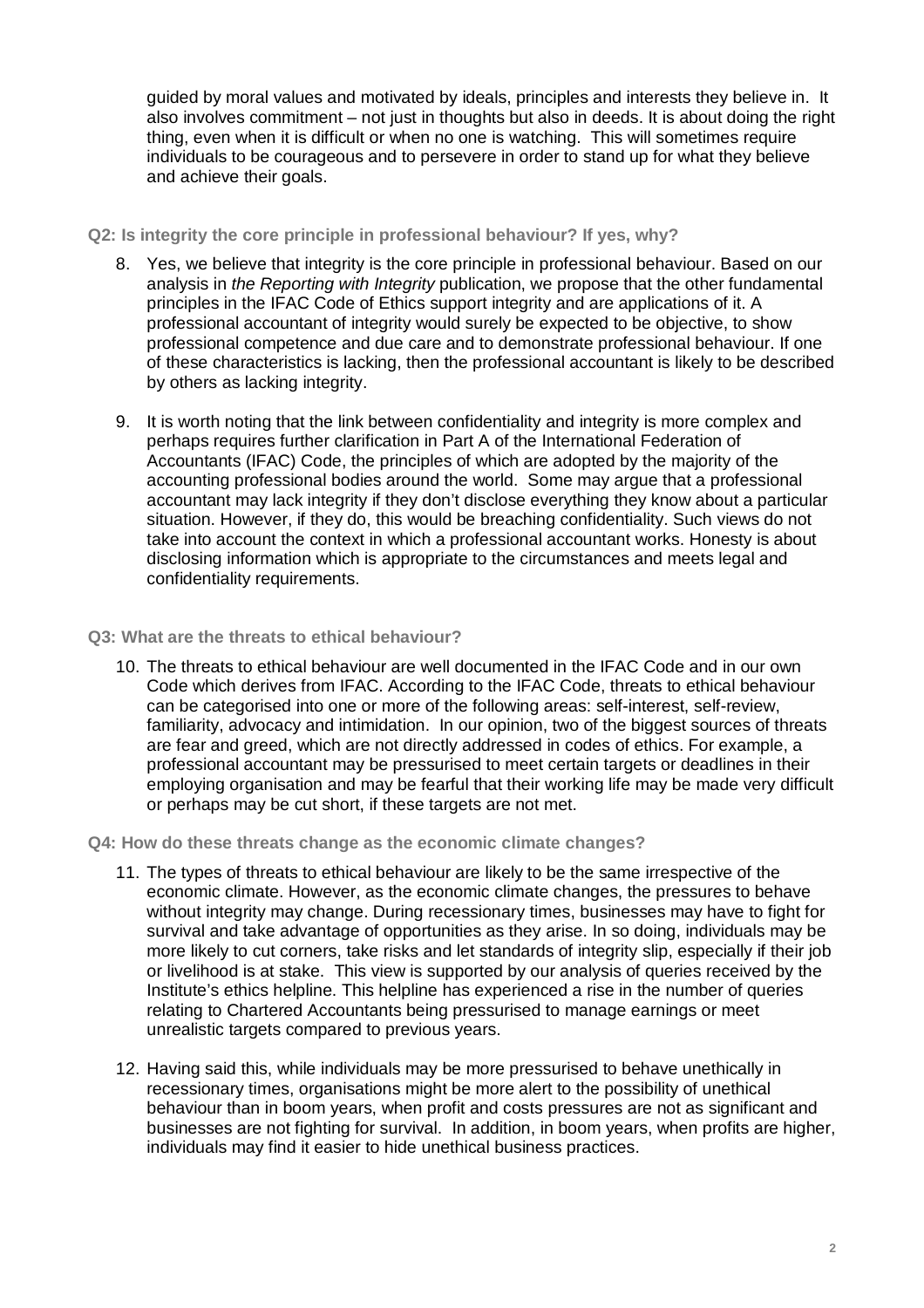**Q5: How is integrity instilled in your audit firm or your organisation? Does it always work? How could it be improved?** 

13. The Institute currently has a number of policies and procedures including whistleblowing and disciplinary processes which are aimed at promoting integrity in our organisation, amongst other things. We are currently in the process of obtaining approval for an internal Code of Conduct to link these policies to our values, which include integrity. Once this has been obtained, as well as publicising the Code we will be considering what training and support is needed in this area and how our values can be incorporated into the reward and recognition process.

**Q6: Do readers agree that integrity is actually the core principle and should be highlighted as such, compared with the other fundamental principles referred to in paragraph 2.3? If not, why not?** 

14. As noted in paragraph 8 and 9 of this response, integrity should be regarded as the core principle, supported by the other fundamental principles. Without it, the other fundamental principles are undermined. For example, being competent requires the professional accountant to make an honest assessment of his knowledge, skills and expertise and if found lacking, to get training, ask for help or assign a particular task to another individual.

**Q7: Do the other fundamental principles derive from integrity or are they complementary to it? Please explain your rationale.** 

- 15. The Institute believes that the other principles derive from integrity; they provide more guidance as to how a professional accountant of integrity should behave. They reinforce the integrity mindset.
- 16. While it is important to analyse the relationships between integrity and the other core principles, we believe that it is more important to get a better understanding of what integrity means rather than trying to get the formal relationships between the core principles correct.

**Q8: From the perspective of professional ethical behaviour, does the quality of the persons' character matter if their actions are consistent with expected standards? Does this have consequences for the disciplinary process?** 

- 17. A person's character is assessed to a large extent by their actions. In order to be described as a person of integrity, an individual's actions need to be credible as well as consistent with expected standards.
- 18. A person's character will also be assessed in terms of their motivations, whether they were being motivated by greed or providing security for their family. An individual's motivation as well as whether they actively or passively supported a particular course of action should be taken into account in disciplinary proceedings since it relates back to a person's character and their integrity. The motivation of individuals might be more important to influencing the punishment resulting from disciplinary proceedings rather than in evaluating what the offence is.

**Q9: Do readers believe that the perceived integrity of the profession as a whole impacts upon the integrity of individuals within it? Again, does this have consequences for the disciplinary process?** 

19. A profession consists of individuals from different backgrounds, working in different organisations, industries and countries. Building an ethical profession is not as simple as bringing a group of individuals together who have integrity. It requires professional bodies,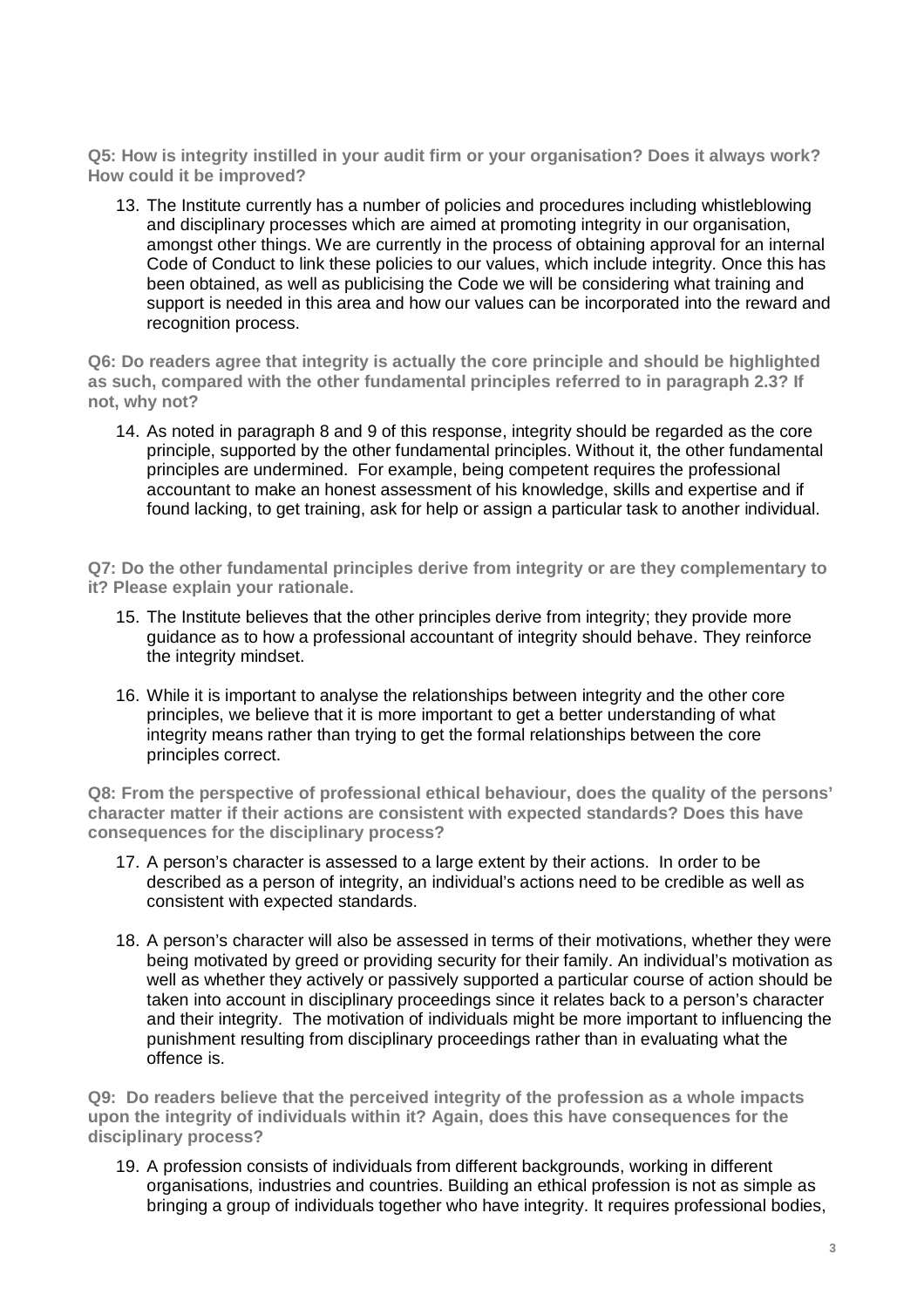regulators and other organisations to set ethical, technical and professional standards to unite individuals. Therefore, individuals, professional bodies, regulators and other organisations all have an important role to play in promoting integrity in the accounting profession.

20. The behaviour of individuals provides visible signals to others about their values. Professional bodies, regulators and other organisations influence the integrity of professional accountants, since they set the standards they have to follow which in turn shape the culture and working environment. Ideally, the extent to which organisations promote integrity should be taken into account in the disciplinary processes, but this may be difficult to do in practice, since it will require someone to opine on the collective efforts of one or more organisations at promoting integrity in a profession.

**Q10: Would it be helpful for codes of ethics of accountancy bodies to include further discussion on integrity? If so, what are the key points that should be included?** 

- 21. The Institute believes that there should be further discussion on integrity in codes of ethics. Perhaps the best way of achieving this is to include this further discussion in the IFAC Code of Ethics. Currently discussion on integrity in the IFAC Code is limited to three paragraphs and the rest of the code is devoted mainly to the principle of objectivity and independence standards. If integrity is a core principle, then it should be given greater prominence in the Code, both in terms of its status and additional guidance.
- 22. If the above suggestion is implemented, possible changes in the IFAC Code might be: 22.1.1. Part A Introduction and fundamental principles: the definition of integrity could be expanded to cover some, if not all, of the aspects of integrity suggested in paragraph 4.5 of the consultation document. While this would require careful thought internationally and in terms of disciplinary proceedings, we believe that it would better reflect society's expectations of the accounting profession. In addition, as noted in paragraph 9 above, it may be helpful to include additional guidance on the relationship between integrity and confidentiality.
	- 22.1.2. Part A Section 100 Integrity: the guidance on integrity in this section focuses on the activity of reporting in the broad sense. This section could be expanded to include other activities, circumstances or relationships which might affect a professional accountant's integrity. Not all professional accountants are involved in reporting – some are involved in business development, marketing, IT, HR, tax and so on. Perhaps additional guidance could cover some of these areas, for example, what behaviour and business practices are acceptable when it comes to negotiations or areas such as tax avoidance/evasion.
	- 22.1.3. Part B: Professional Accountants in Public Practice. Currently guidance on promoting an ethical culture is mentioned under firm wide safeguards (paragraph 200.12) and touched on in other areas in Part B of the Code only. We believe that further guidance on how firms can promote an ethical culture would further enhance the reputation of the accounting profession, especially if this guidance was included in an international code. This guidance should be included in Part A of the Code which affects all professional accountants (see 21.1.4 below).
	- 22.1.4. Part C: Professional Accountants in Business. The requirement to promote an ethical culture by accountants is contained in Part C of the Code (paragraph 300.5). The Institute believes that this requirement should apply to all professional accountants, not just professional accountants in business. Therefore, it should be included in Part A of the Code, perhaps as part of the additional guidance on integrity in Section 100 or an additional section on instilling integrity (or ethics) in an organisation.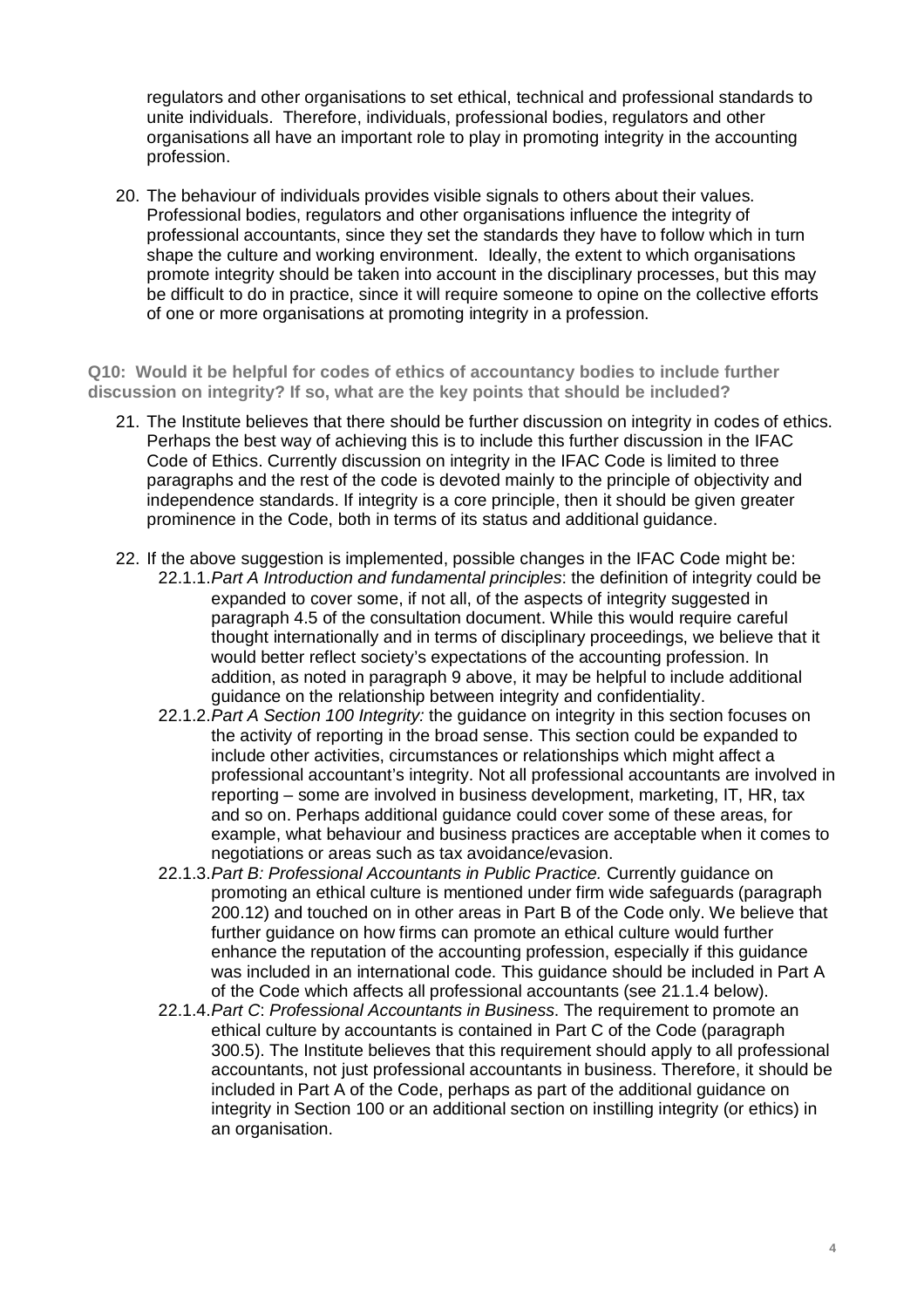**Q11: Should there be greater clarity of the extent to which personal integrity would affect professional integrity, to enhance harmonisation? What sort of personal behaviour should merit professional disciplinary action?** 

- 23. If we accept that consistency is a behavioural trait of an individual acting with integrity (paragraph 5.2 of the consultation document), then it could be argued that this requires a person to demonstrate integrity across all of their personal, social and professional roles and activities. Our consultation on the Reporting with Integrity publication in 2007 suggested that most respondents believed that a person should demonstrate integrity in their personal, business and professional activities. Integrity goes to the core of a person's identity and as such cannot be compartmentalised. Further information on our consultation on integrity is available at [www.icaew.com/ethics](http://www.icaew.com/ethics)
- 24. Based on this evidence, the Institute supports additional guidance in this area in codes of ethics. However, in order to be practical, this additional guidance should focus on discussion of how personal activities could have an impact on business and professional activities and bring the accounting professional into disrepute. Such guidance could cover whether personal discussions by email or on social networking sites such as Face Book, Twitter and Linkedln which relate to business and professional activities should be taken into account when assessing an individual's integrity.

**Q12: Do you agree with the behavioural characteristics discussed in paragraph 5.2? If not, please explain what should be changed.** 

25. We agree with the behavioural characteristics discussed in paragraph 5.2. Our consultation on the Reporting with Integrity publication which suggested very similar behavioural characteristics associated with integrity, received strong support in this area. However, some respondents indicated that they would like further clarification on what is meant by "taking into consideration the public interest".

**Q13: Are there further behavioural characteristics that should be expected of someone behaving with integrity in a professional context, other than those listed in paragraph 5.2? If so, what?** 

### 26. No.

**Q14: Do readers agree with the indicators discussed in 6.7? Are there others, and if so what?** 

27. While the Institute supports these high level indicators to assess the success of an organisation's attempt at embedding ethical values, we believe that some of these indicators should be included as part of a decision making framework, such as that found in Part A of the IFAC Code. Ultimately the actions of individuals reflect on the integrity of the organisation or the profession, and this is what we should be trying to influence. Perhaps enhanced guidance in this area would help.

**Q15: Do readers agree that organisations should have clear ethical values and that in all but the smallest organisations this will require the organisation to have a code of conduct? If not, please explain your rationale.** 

28. Written codes of conduct are prevalent in large listed companies in the UK. According to an Institute of Business Ethics (IBE) survey, over 90% of listed companies in the UK have a code of conduct. Having a written code of conduct is helpful in guiding employees and other stakeholders on an organisation's values and expected standards of behaviour. While written codes of conduct should not be a pre-requisite for all organisations, they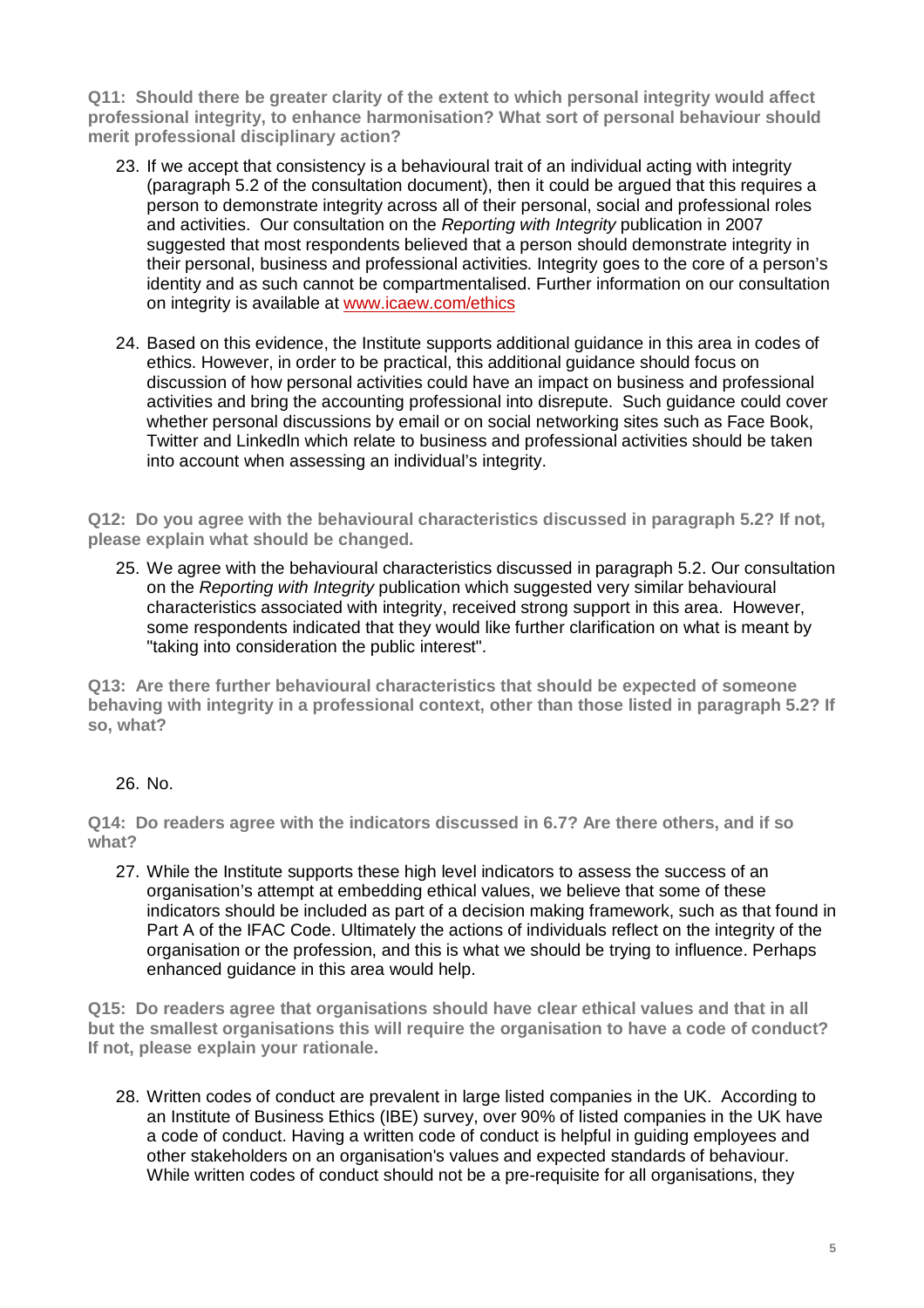should be encouraged since employees and other stakeholders such as customers and suppliers may find such a policy helpful in knowing what is acceptable and tolerated.

- 29. Codes of conduct guide employees and other stakeholders about what types of behaviour are acceptable to an organisation and what behaviour will not be tolerated. There are different styles, content and names for codes of conduct. Codes of conduct typically cover the values of an organisation, standards of behaviour, compliance and reporting issues as well as where to go for help and advice. The key point is that an organisation's code of conduct should be unique to that organisation and hence any future guidance in this are should be best practice guidance about how to develop and implement a code rather than setting specific requirements.
- 30. While one of the key policies for promoting an ethics based culture is a code of conduct, it is not the only policy. Policies on reward and recognition, support, training and disciplinary procedures are also very important for promoting integrity and the reputation of an organisation. These policies need to be mutually reinforcing to effectively embed integrity into an organisation.

**Q16: Who should be responsible for ensuring that ethical behaviour is embedded in organisations?** 

- 31. While the responsibility for the promotion of ethics rests with every individual in an organisation, leadership, active management and oversight by those charged with governance is critical to ensuring that ethical behaviour is truly embedded in the organisation.
- 32. Leaders and senior management are well placed to instil integrity in an organisation by influencing the organisation's strategy, objectives, structure, policies, procedures, decisionmaking, communication and culture. In creating the right environment, leaders need to practice what they preach and set a good example. A 2007 Ethics survey by Deloitte & Touche in the USA showed that employees ranked the behaviour of management (42%) and direct supervisors (36%) as the top two factors contributing to the promotion of ethics in the workplace.
- 33. As well as strong leadership and active management, whether an organisation can promote an ethical culture will be dependent to a large extent on assigning responsibility to an individual or groups of individuals for creating an appropriate policies, procedures and work environment to encourage ethical behaviour. For example, in the UK, the Auditing Practices Board (APB) Ethical Standard 1 [\(www.frc.org.uk/apb/publications/ethical.cfm\)](http://www.frc.org.uk/apb/publications/ethical.cfm)  requires the majority of audit firms (not those with 3 or less responsible individuals) to have an ethics partner.

**Q17: Is it reasonable to expect professional accountants to promote an ethics-based culture in their organisations? If so, should there be greater guidance and what are the key points that it should include?** 

- 34. Accountants should promote an ethics-based culture in their employing organisation, to the extent they are able to, depending on their seniority and roles. We think it reasonable to expect professional accountants to promote an ethics-based culture in their organisations since ethics is at the heart of what being a professional means.
- 35. In the IFAC Code, for example, this would require additional discussion on promoting an ethics-based culture in an organisation in Part A of the Code, which would apply to all professional accountants. While the current IFAC Code encourages professional accountants in business to promote an ethics based culture in their employing